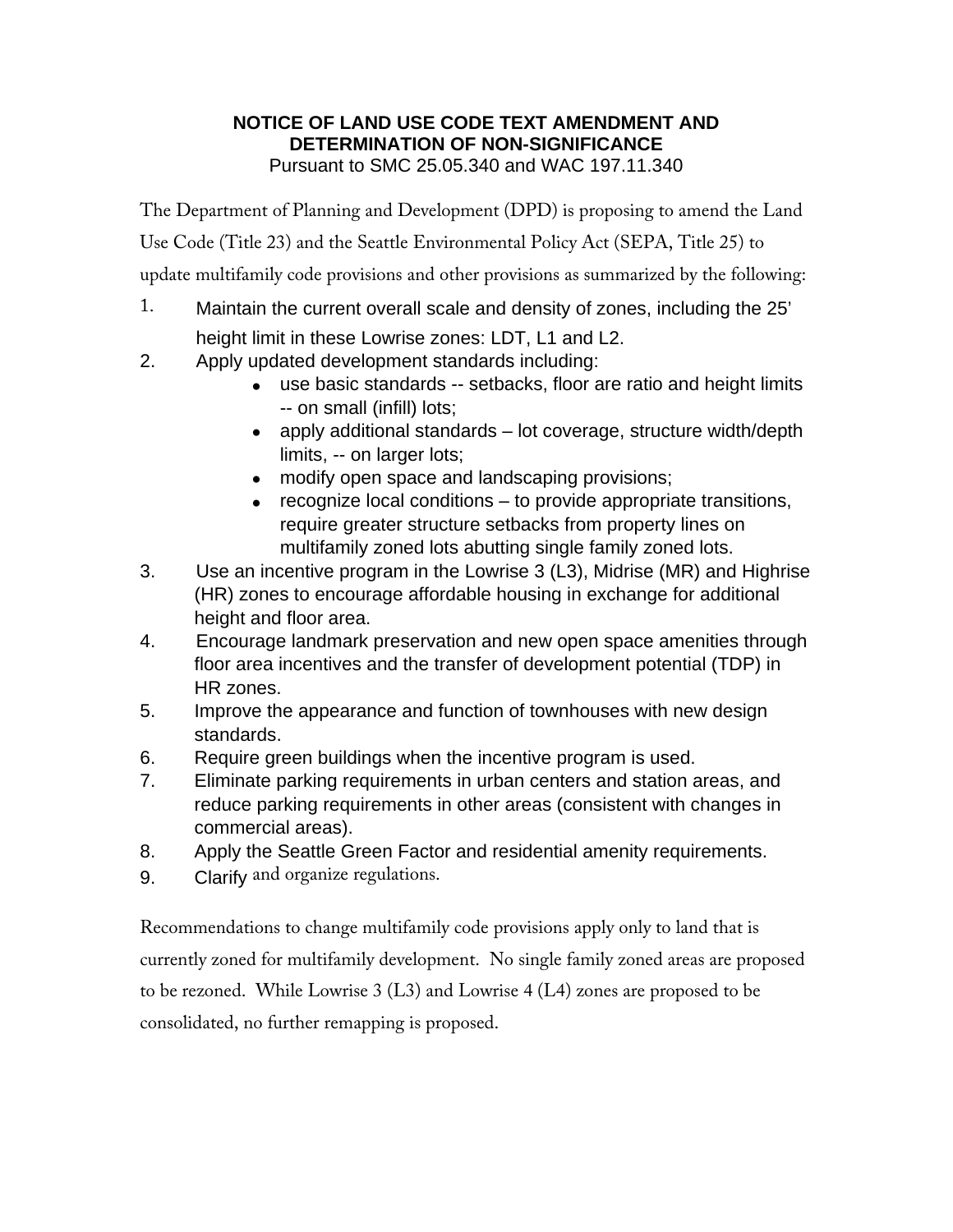Other amendments are proposed, such as space requirements for garbage and recycling, apply to zones other than multifamily. Minor amendments are proposed to the standards for Residential Small Lot (RSL) zones to allow for features such as eaves and architectural features within setbacks areas, consistent with allowances in other residential zones. In addition, amendments are proposed for cottage housing, allowed in RSL and multifamily zones, to clarify standards related to the permitted floor area of a cottage structure and open space requirements. Amendments to SEPA would eliminate authority for DPD to require additional parking than required by the Land Use Code in the Station Area Overlay District, consistent with provisions for urban centers.

## **ENVIRONMENTAL DETERMINATION**

DPD has determined that the amendments described above will not have a significant adverse environmental impact, and has issued a Determination of Non-Significance (no Environmental Impact Statement required).

### **HOW TO COMMENT**

Comments regarding potential environmental impacts may be submitted thru July 24, 2008. Comments must be sent to:

> **City of Seattle, DPD Attn: Mike Podowski PO Box 34019 Seattle WA 98124-4019**

## **HOW TO APPEAL**

Appeals of the decision to issue a Determination of Non-Significance (DNS) must be submitted to the Office of the Hearing Examiner by 5:00 p.m. July 31, 2008. Appeals should be addressed to the Hearing Examiner and must be accompanied by a \$50.00 filing fee in a check payable to the City of Seattle. The appeal must be sent to:

> **City of Seattle Hearing Examiner PO Box 94729 Seattle WA 98124-4729**